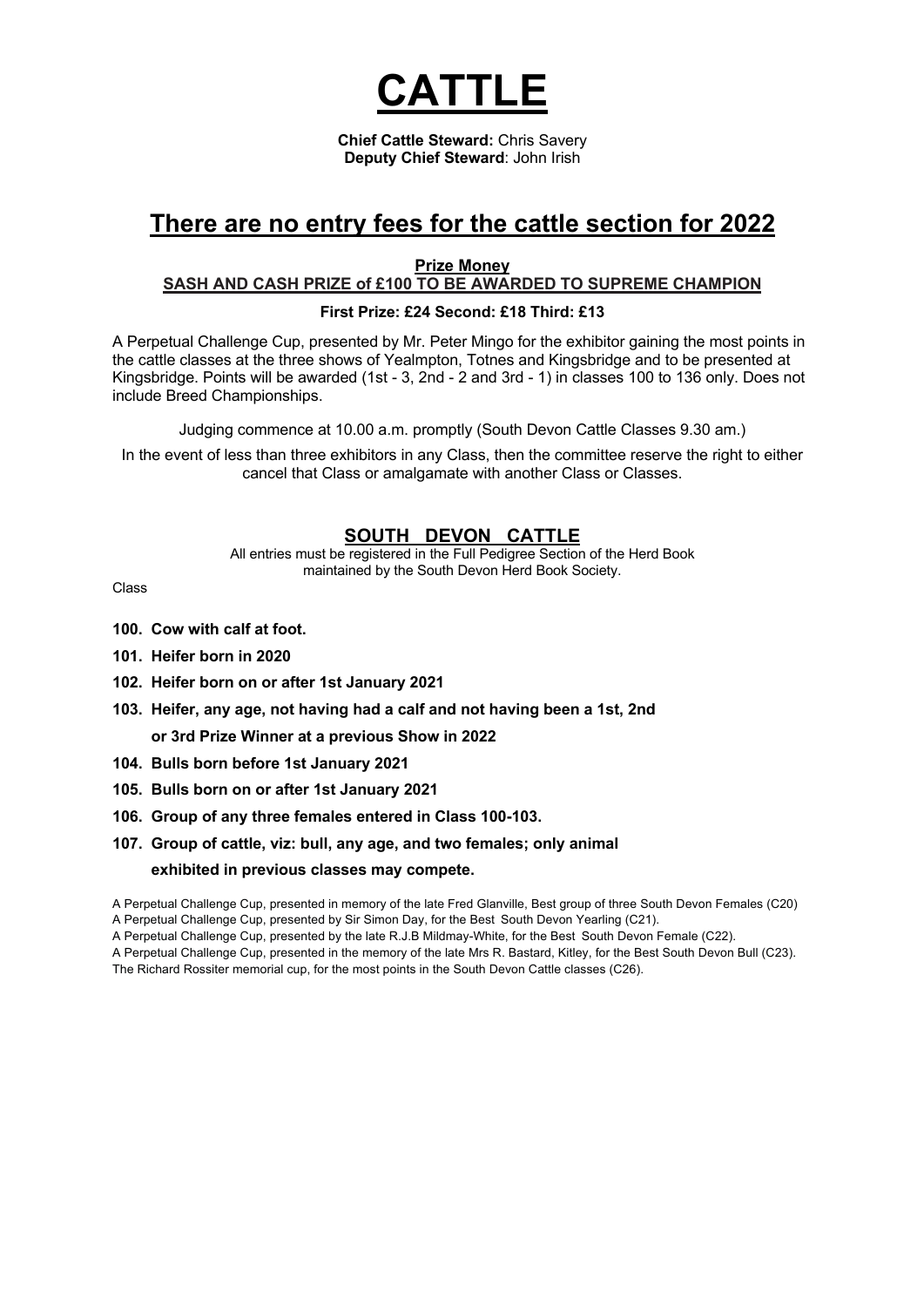# **HOLSTEIN FRIESIAN CATTLE**

Milking machine kindly supplied by South West Dairy Services Ltd

Class

- **108. Heifer calf born on or after 1st September 2021, led by a person under 20 years old, to be judged on general turnout and presentation of calf.**
- **109. Heifer born on or after 1st January 2021**
- **110. Heifer in calf, not more than three 3 years old on day of show, and due to calf at not more than three years and 2 months.**
- **111. Heifer, any age, not having had a calf and not having been a 1st, 2nd or 3rd prize winner at a previous Show in 2022**
- **112. Cow, more than 5 months in calf.**
- **113. Heifer in milk.**
- **114. Cow in milk.**
- **115. Best Dairy cow , production and inspection.**
- **116. Group of three females, entered in classes 108 - 115.**

A Perpetual Challenge Cup, presented by Mrs C.J. Smith, for the Best Holstein (C27).

For Cows in milk or in calf that have produced in one lactation not less than 9,000 kg milk at 3.6%+ BFat. The last complete 305 days Lactation Certificate must be handed to the stewards prior to judging.

# **DAIRY CATTLE**

Restricted to animals not already shown in their respective breed classes

Milking machine kindly supplied by South West Dairy Services Ltd

### **Class**

- **117. Dairy heifer under 18 months on the date of the Show**
- **118. Dairy heifer not having calved - age to be stated on form**
- **119. Dairy heifer in milk**
- **120. Dairy cow in milk**
- **121. Dairy cow, (dry)**
- **122. Best dairy pair**
- **123. Group of three**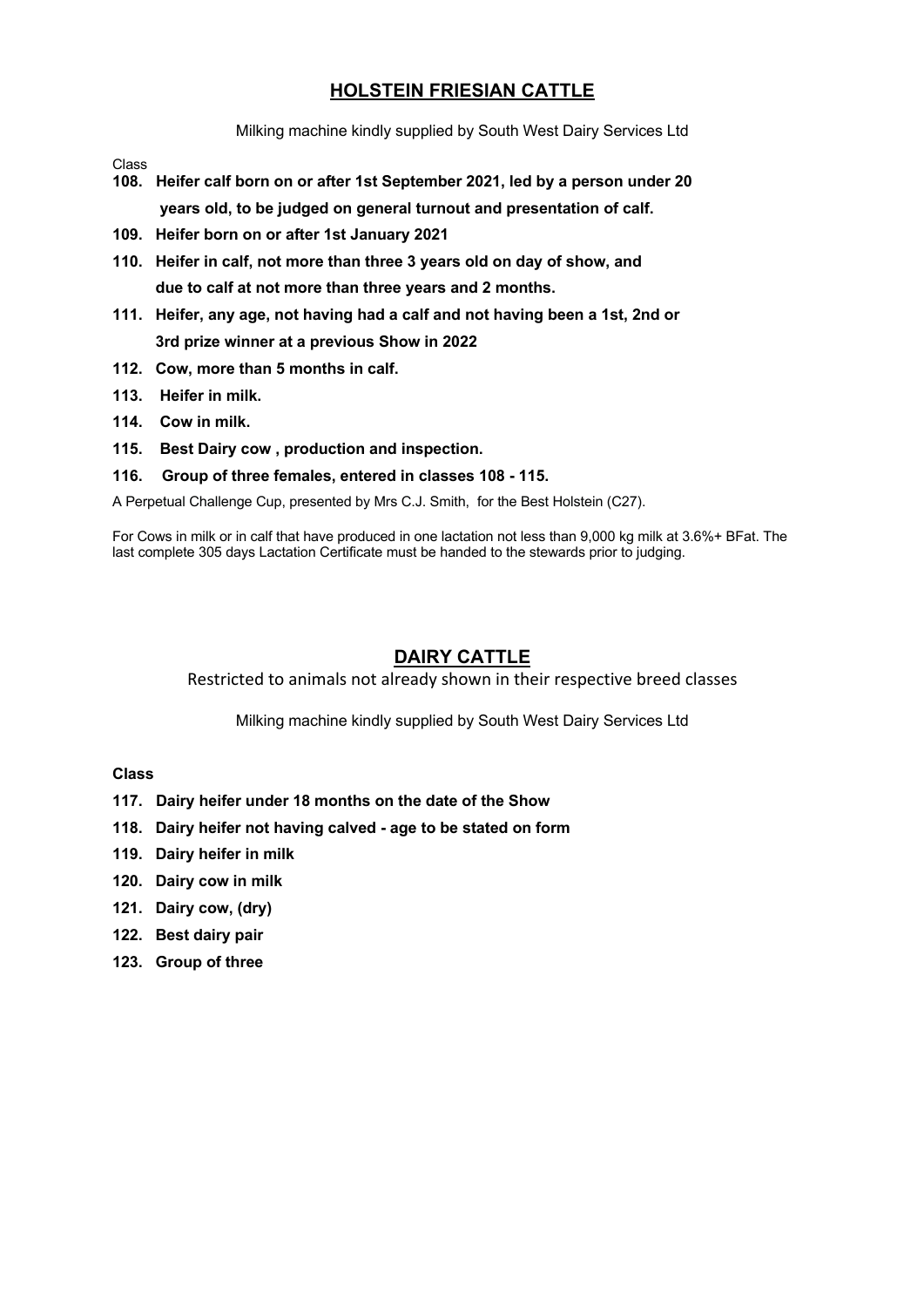# **DEXTER CATTLE**

#### **Class**

- **124. Cow in milk (calf allowed at foot)**
- **125. Dry cow in calf or heifer in cal.**
- **126. Heifer 16 months to 2 years 2 months on day of Show**
- **127. Heifer, under 16 months on day of Show**
- **128. Bull, under two years**
- **129. Bull over two years**
- **130. Group of any three animals entered in Classes 124 to 129**

Mrs R. Graham Rosebowl, for the Best Female Dexter (C34). Champion Dexter (C40).

# **COMMERCIAL BEEF SECTION**

**Restricted to animals not already shown in their respective breed classes**

#### **Class**

- **131. Best Butcher's Beast, Steer.** *Class may be amalgamate with class 133 if less than 3 animals*
- **132. Best Butcher's Beast, Heifer.** *Class may be amalgamate with class 132 if less than 3 animals*
- **133. Beef bull, any breed, any age**
- **134. Beef cow or heifer in calf. Cows to have calved within 12 months of the date of the Show**
- **135. Potential Christmas Steer. Born on or after 1st May 2021**  *Class may be amalgamated with class 137 if less than 3 animals*
- **136. Potential Christmas Heifer. Born on or after 1st May 2021**  *Class may be amalgamated with class 136 if less than 3 animals*

**Best Exhibit in Beef Cattle Classes (Classes 131, 132, 133, 134, 135, and 136)**